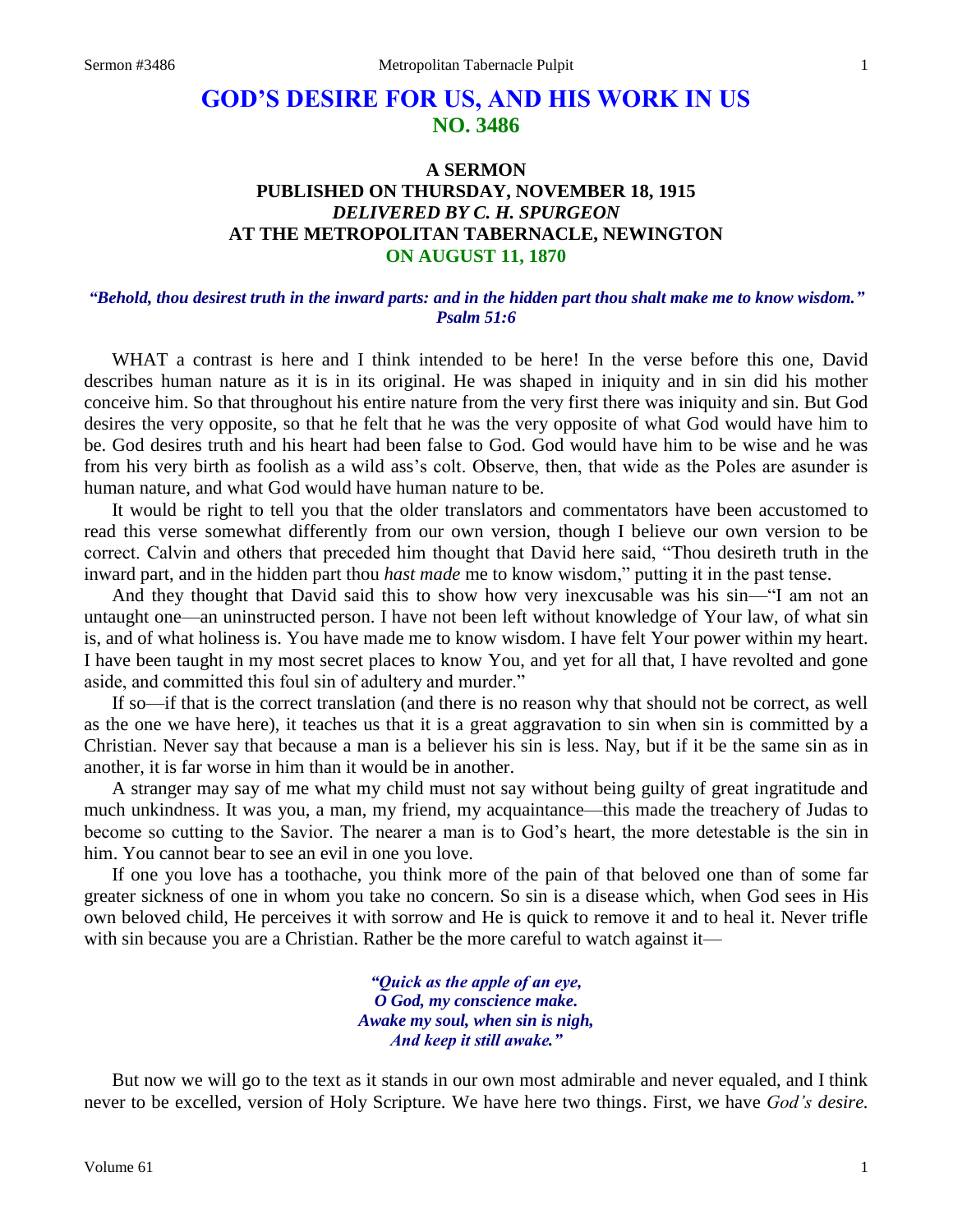And secondly, we have *God's work*. "Thou desirest truth in the inward parts." Then next, "In the hidden part thou shalt make me to know wisdom."

Let us consider first—

**I.** THE LORD'S DESIRE FOR US.

That which is desirable to God must be exceedingly and essentially desirable. All wise men will desire that which the infinitely wise God may desire. We are quite certain that there must be something exceedingly precious in that which God thinks fit to be an object for His infinite desires.

Now observe what this desire is. And the first remark shall be, *it has to do with inward things*. "Thou desirest truth in the inward parts." God had made man not only outward, but man inward—not merely these outward members, but the sentient, thoughtful, commanding spirit, that rules these members of flesh and blood.

God looks, therefore, in all that is done by us that we should do it with our spiritual nature, and He estimates all our actions not merely by what they apparently are, but by what they spring from—He measures them by the motive, by the spirit, by the ruling desire in them. Having made our inward parts, He keeps His eye fixed upon the complicated spiritual machinery within us, understanding it all, knowing when any cog of any wheel is out of order, when any of the machinery is disarranged. Nothing is hid from His presence and knowledge. He searches the hearts, and tries the reins of the children of men. And His desire, as here expressed, is not so much anything with regard to the outward act or the tongue, or to any ceremonial performances whatsoever, but first of all, it has to do with the inward parts.

Dear hearer, learn from this that there is nothing in religion that is so desirable as the inward part of it. Your first and chief business with your God has to do with your innermost self—your real self. You shall come to keep your outward rightly enough if you will begin first to cleanse the inside of the platter. The outside of the house shall be whitewashed and cleansed afterward—but your first work must be to look into the secret chamber of your spirit and discover what is there.

True religion does not begin outside, and then go within, but it begins within and then works without. The candle is not outside the lantern, but it is first inside the lantern and then it sheds light all around. Let your inward part be, then, the first part of your care. The mass of even religious mankind do not think so. Do they not go to their place of worship on Sunday? Do they not read their Bibles occasionally? Have they not a form of prayer at the very tip of their tongue? Have they not given up swearing? Are they not strictly sober? Are they not honest?

There are all outward and external things, and a few ceremonies to complete them, such as baptism and the Eucharist, and many more things sometimes are added—and the man thinks himself perfectly complete, whereas he has not even begun yet, for all this is but a thing of nought unless the heart has first of all been purged and made right inside by God.

Dear hearer, whatever you shall omit, see to it that you look to your heart. "My son, give me thy heart"—see to it that you love your God with heart and soul, and that your religion is a thing that has to do with your vital, your inward, your very essential self, for God's desire is here—let your anxiety be in the same direction.

Next, I observe in the text that *God cares for truth*—He looks for truth—by which, I think, we are to understand here, *truth as opposed to hypocrisy*. Hypocrisy in the heart is a mortal disease. If your religion is only a pretense, if your heart is black, though your face be bright, if you have filthiness in the well, though in the bucket there may be a little clean water, you are in the gall of bitterness and in the bonds of iniquity.

The pure, truthful, holy God abhors hypocrisy. There can hardly be conceived anything more detestable in the sight of the Most High than to mock Him with words of seeming, while our hearts and the reality of our nature are at enmity to Him. God desires truth *in opposition to mere semblance*. There are some who have no intention to be hypocrites, but still all the grace they have is but sham grace. All the knowledge of God they have is but theoretical. All the experience they have ever had is fanciful—all the communion with God they have ever had is mere delusion.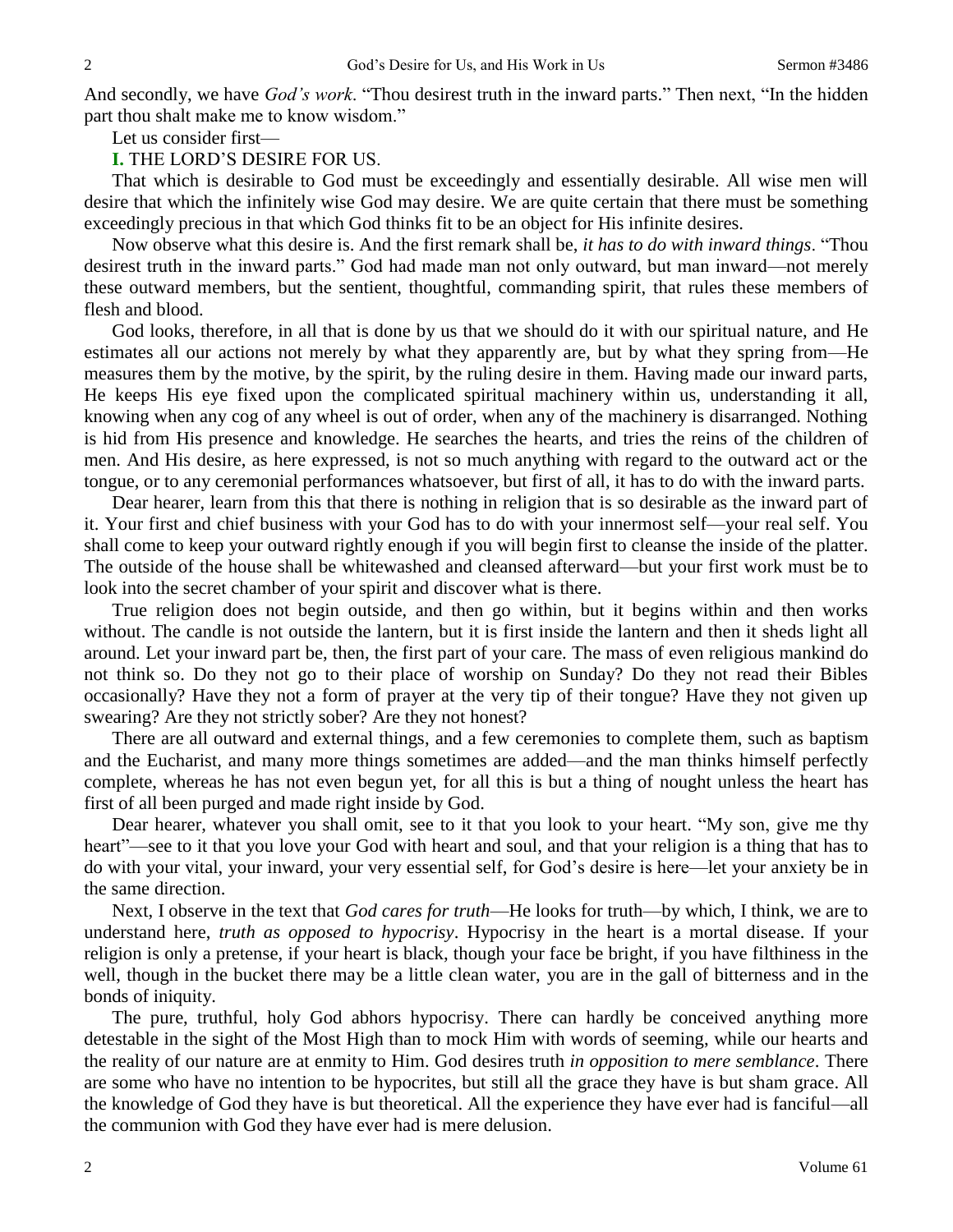The whole thing is but a bubble. Fair are its colors, but it will soon vanish—it is not stable and substantial—it is a mere outward shadow and there is no substance in it. God desires "truth in the inward parts," real repentance, real faith, vital godliness, real communion with God. Everything there must be what it professes to be, for God desires truth—that is, substance—in the inward parts.

Does not this yet mean a third thing, that God desires *truth as opposed to falsehood*? Some persons very sincerely hold falsehood in their inward hearts. I do not doubt but what there is many a man who believes a false religion and is as sincere in it as any man is in a true one, but his being sincere in believing a lie does not transform the lie into a truth. And if he follows a wrong way, that wrong way will lead to a wrong end—however sincerely it may be followed.

God desires that there may be truth in your heart, not error. Even if it be your *heart* that holds the error, that shall make no difference. He desires truth to be there—truth about Himself, truth about His Son, truth about His Spirit, truth about yourself, your sin, the way of your salvation—truth about what He has revealed. He desires truth—"truth in the inward parts."

Now put the two things together—God desires truth and He desires truth in the inward parts. Now does not this mean that *He desires truth to affect all the powers of our mind*, and all the powers of our mind to be conformable to divine truth? This is what I mean—we know we have knowledge—God would have us truly know. There is much knowledge that is not true knowledge.

A man knows Christ, it may be, by what he has heard, what he has seen of others, but he does not truly know Christ in his own soul. Beware of the letter only. Beware of mere theoretical knowledge! God desires that what you know about His Son should be true, real knowledge. There is a great danger when we live with Christian people to pick up a second-hand experience. They have their sorrows—we hear them speak of them. We, perhaps, think we know something about those sorrows. We talk as they do.

We hear of their joy and oh! it is so easy to dream that we have enjoyed the same. We use their language. This is how cant comes into the world—and it has not quite gone yet—it is all too common. But a borrowed experience and the language that comes of it—these are very loathsome to true minds, and very loathsome to God. God would not have your brains stuffed with mere words, nor would He have you seduce yourself into confidence with mere doctrines.

He would have you know in your heart the guilt of sin by bitterly lamenting it—know in your heart the power of the precious blood by receiving the cleansing which it brings—knowing the sorrows and the joys of being a Christian by being a Christian yourself. He desires truth in the inward parts, wherein our knowledge is stored up.

So would the Lord have *truth in our desires*. We desire to be saved, all of us, I suppose, but oh! how many of these desires have no truth in them! "Yes," says a man. "I would fain be saved," but then he will not give up his sin. He would fain be saved and he commences to pray, but his goodness soon vanishes. Prayer is irksome to him—he has not learnt prayer. He desires, he says, to be taught of God, but he does not give a willing ear. He desires to be resigned to God's will, he says, and he continues to kick and rebel against it.

It is vain to say, "My desire is this" and "that," when my course of action is clean contrary to it. I certainly do not desire to go North if I voluntarily steer towards the South. God would have our desires to be all true. Oh! delude not yourselves with the thought that you have holy desires unless you truly have them. Do not think your desires are true towards God unless they are really so—He desires truth in our desires.

So would the Lord have *truth in all our affections*. We think we love God, but I venture to ask the question of myself—I would raise it and I would have you raise it with yourselves—do you really love the Lord? Do you *really* love Him? Were He here and your soul spoke the honest truth, and it were put, "Simon, son of Jonas, lovest thou me?" what would the answer be?

And indeed, it will be put to you tonight—when you get home it will probably be put to you in some new shape. You will be tried in your patience. If you love Him, keep His commandments then, and be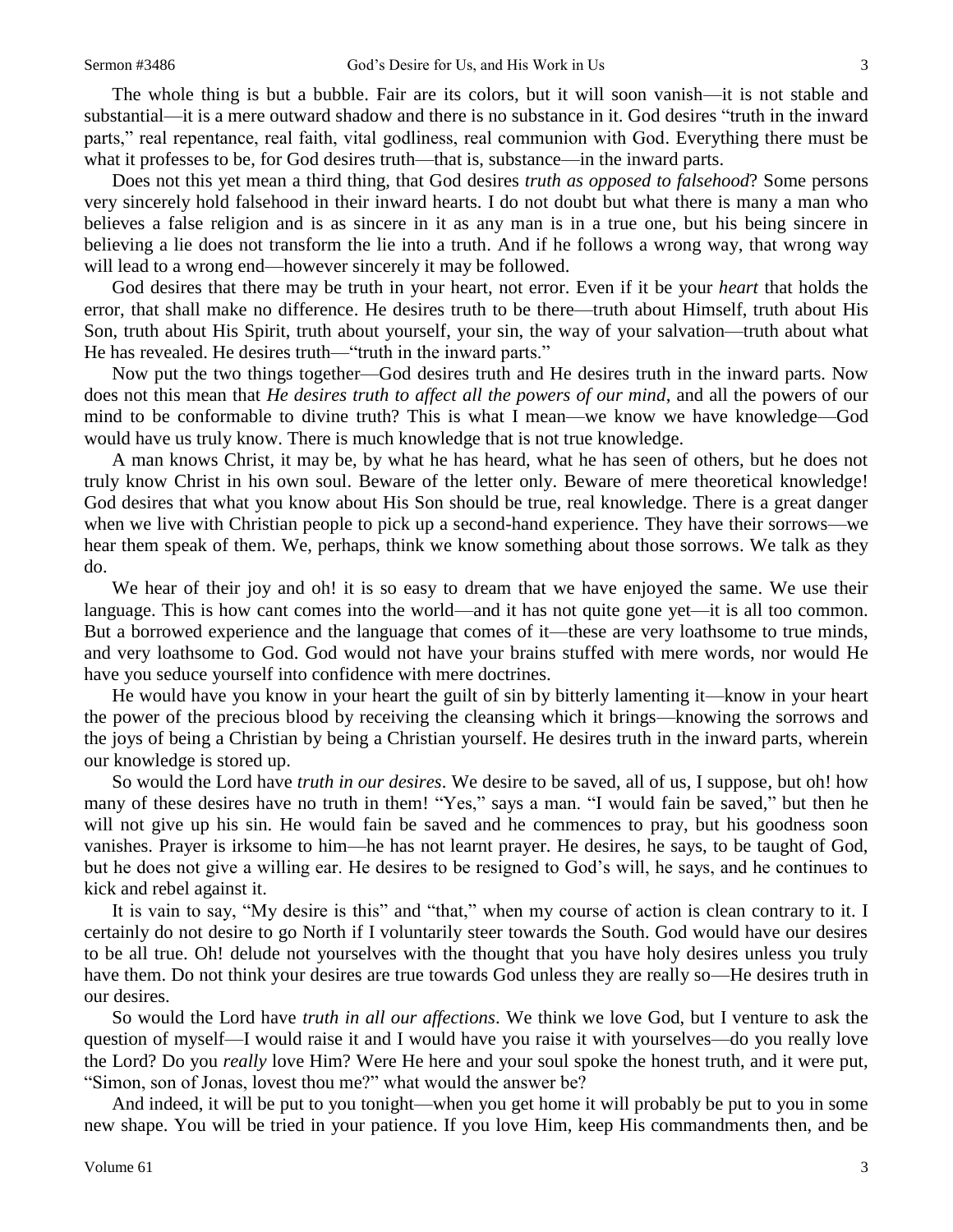patient towards all men. You may be tried tonight by some loss or cross—if you love Him, you will take up His cross and cheerfully follow Him.

See how your love may be. "Examine yourselves whether ye be in the faith: prove your own selves." Where are your affections? Are they where the moth and rust corrupt, or are they yonder where eternity shall never see corrosion or robbery to deprive you of your possessions? "Where your treasure is, there will your heart be also."

God desires not that you should say, "I love," if you do not, or that you should say, "Peace, peace," where there is no peace, and give a traitorous kiss. He desires truth in your affection. Is your heart right? Ah! this question is easy to put, but to answer it is not so easy—but it may be easy to answer it if it be hurried without consideration, and probably untruthfully.

But if you would be grounded on the Rock, truly bottomed on a sure foundation, you will say, "Search me, O God! and try me, and know my ways: and see if there be any wicked way in me, and lead me in the way everlasting. Help me to keep my heart with all diligence, for I know that out of it are the issues of life." May there be truth in the inward parts of my affections.

So the Lord would have *truth in our emotions*. The emotion of fear, for instance, should not be excited as it is in some by foolish, frivolous things. This is a false fear which ought not to come across the Christian's mind. There be some, too, who say they have a fear of God. Others who say they have a joy of God. Some that speak of sweet peace in God. Others that talk of holy delight in God. But it is one thing to talk about these things, and another to possess them. He desires that all your emotions, when you are in His presence (and you are always there), should be truthful.

Too often we say in prayer, I fear, more than our heart says, and perhaps the preacher, in talking to you tonight, may say more than he himself knows. We are apt to do this. We have, therefore, good need to be very, very watchful, for all that there is within us that is untruthful is unaccepted. Only that which is of the truth, that comes of the truth that is in Christ Jesus, who is *The truth*—only that can be pleasing to the Lord our God.

Thus might I mention *the understanding*. God would have us have truth there, and not put bitter for sweet and sweet for bitter. I might mention *the will*. The will should truly be surrendered to God and cheerfully obedient to Him. He desires truth there. But whatsoever there may be within man, whatsoever faculty, power, or talent he possesses, the whole should be truthfully laid at His feet, and the whole experience of the little world within us should be conformed to the truth as it is in Jesus.

To live with truthfulness within is a great thing, for we often talk in our hearts falsehood. The fool said in his heart, "There is no God." We may tell lies in our own hearts—we may thieve, and rob, and steal, and murder in our own hearts. Yea, our own hearts may be a shamble in which we may murder all the world, though we never laid a finger on any man, and in our hearts we may destroy the very throne of Deity, aye, and God Himself, for we do that in our heart when we wish there were no God. I know not what there may be in our heart—a very pandemonium, a little hell—a great hell in a little heart. Oh! God, look You on us and put out all false things, and let truth be in our inward parts.

Now mark, before I turn from this first head of the subject, that when we say that the great desire of God is that we should have truth in our inward parts, we are not to suppose that, therefore, He is indifferent to our outward actions, our words and so on. On the contrary, it is because He is a lover of holiness and purity that He thinks most of our hearts, because a true-hearted man must be a truthspeaking man and a truth-loving man.

You have made the fountain clean—well then, there cannot be foul water come out of it. If once you have been made all clean within by sovereign grace, then the outcome must be from what there is within. You may have the devil within and hang out the angel outside, but you cannot have the angel within and the devil outside—it cannot be so. Where Jesus Christ reigns in the interior, the glory of His presence will glow in the exterior, too. You may be to your neighbors and friends an upright man, towards your enemies, a forgiving and gentle man, towards your God a manifestly devout man, if in all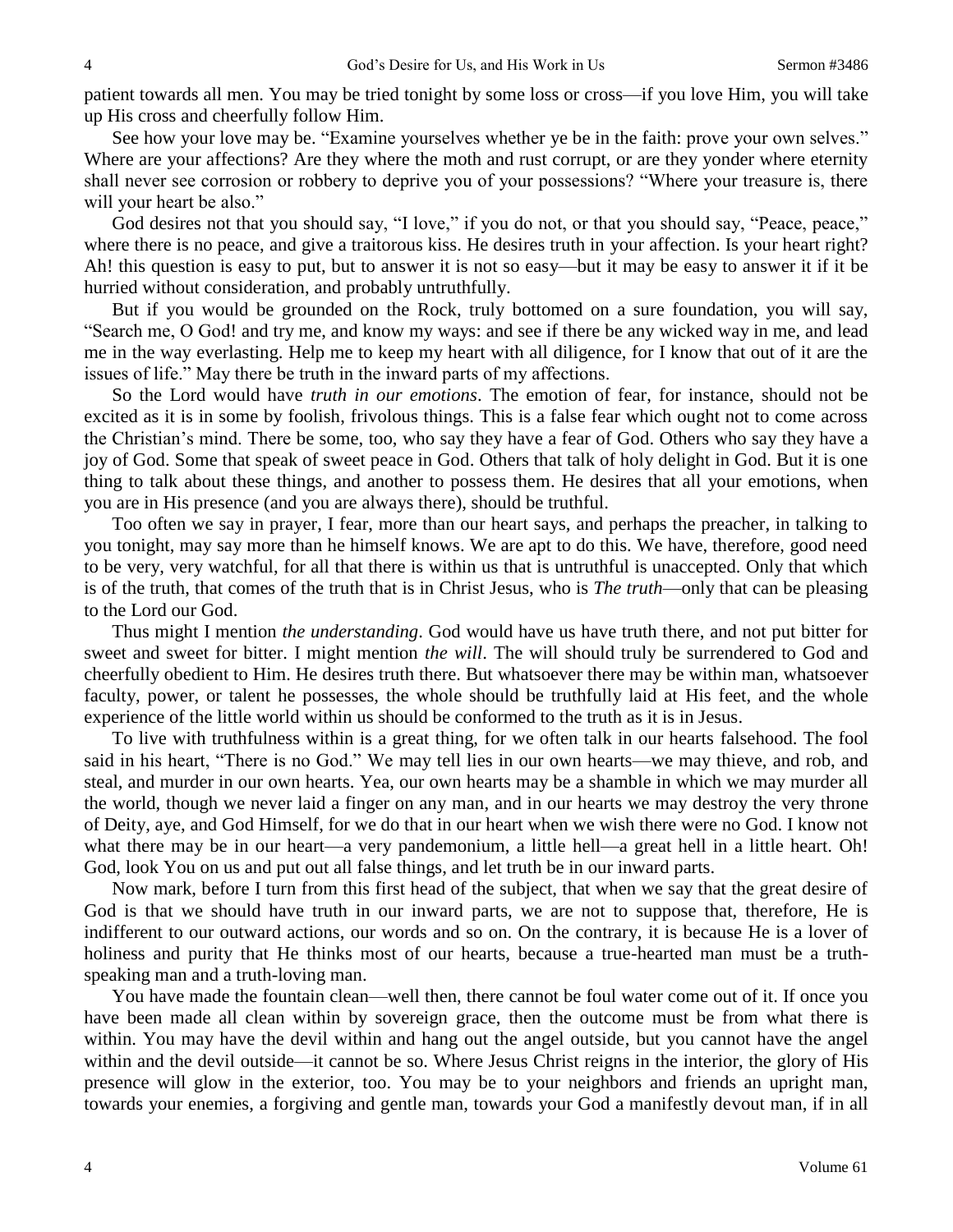things you are upright within, and devout within. May God grant, then, that we may be what He would have us be—that we may have truth in the inward parts.

Now for the second part of the text.

**II.** GOD'S WORK IN US.

I am very thankful that the second sentence comes after the first, for surely we might all tremble if it were not so. "Behold thou desirest truth in the inward parts." "Yes," we might say, "but Lord, how shall we ever get it there? How shall we who are unclean be purged? You may say, 'Thou shalt be clean,' but Lord, we cannot bring it to You. How shall we who are polluted cleanse ourselves?"

Can the Ethiopian change his skin, or the leopard his spots? But now comes this, joined on with an, "and"—a blessed rivet that can never be driven out—"and in the hidden part thou shalt make me to know wisdom." Now let us go over this blessed word of encouragement—"and in the hidden part"—the secret part—"Thou shalt make me to know wisdom."

Observe that *where there is all fallen within us*, there will God work. He does not disdain to begin even with us, though all be out of order, though all be stained and all polluted. When He made the world, truly there was nothing to help Him, but there was nothing to oppose Him. Darkness was on the face of the deep, and disorder ruled, but those were rather negative than positive, and they disappeared at once at His bidding.

But in the fallen heart there is much to oppose, and to oppose vigorously. With a fierce determination to ruin himself, man resists the grace of God, and were it not that He who created the world puts His hand a second time to the work, to create in us a new heart, we should continue in our destruction, in our guilt and enmity to the Most High.

Now what a comfort it is that God will deal with our secret part—our hidden part! He does not disdain to come and touch the wheel and the machinery within, though it is all polluted. If we were to think of touching a running sore, or to put our hand upon a leper, we should shudder at it—but what must it be for a holy God to come and deal with an unholy heart, with corrupt affections, with a depraved will!

We think of some poor men that are, for their livelihood, compelled to work in loathsomeness in our common sewers, but oh! what is all that compared with the heart! Yet the infinite mercy, and condescension, and omnipotent grace of God stooped down to deal with our inward parts. Admire the condescension of God and have hope for yourself, poor lost one, because God will deal with your inward parts.

But now notice that in my inward part, "Thou wilt *make me to know wisdom.*" See the grandeur of that word! No one else can make a man really wise—spiritually, internally, and eternally wise, but God Himself. Here, again, I must remark upon the condescension of God. In one verse I find Him asked to be a washer, in another place I find Him asked to heal us, and here I find Him asked to come and teach us.

Shall He be schoolmaster to us? Shall He take such as we are in hand, and our inward parts in hand, to teach our inward parts His wisdom? Yes, He will do it. Means are used, I know—His ministers, His Word, His Providence—but we never learn by these till *He* teach us to profit. These are school books, the apparatus of the school house. The Master must come and explain them and bring His truth home, or else we learn not. It is His prerogative, His sole prerogative, to speak to the heart so as to make us foolish ones wise. The Holy Ghost will do it. "In the inward parts thou wilt make me to know wisdom."

Oh! blessed Spirit, You will show me of sin, of righteousness, and of judgment to come—You will take of the things of Christ and reveal them unto me—You will not disdain me, poor scholar as I am. You will make me to know wisdom. And great Son of God! so will You also teach—You will condescend by Your example, by Your sacrifice, and by Your precept, to make me to know wisdom. And You, great Father, even You shall not disdain to deal with us as with sons, and by Your chastening still to teach us until we know wisdom. See, then, how God deals with the inward parts and it is God that does it.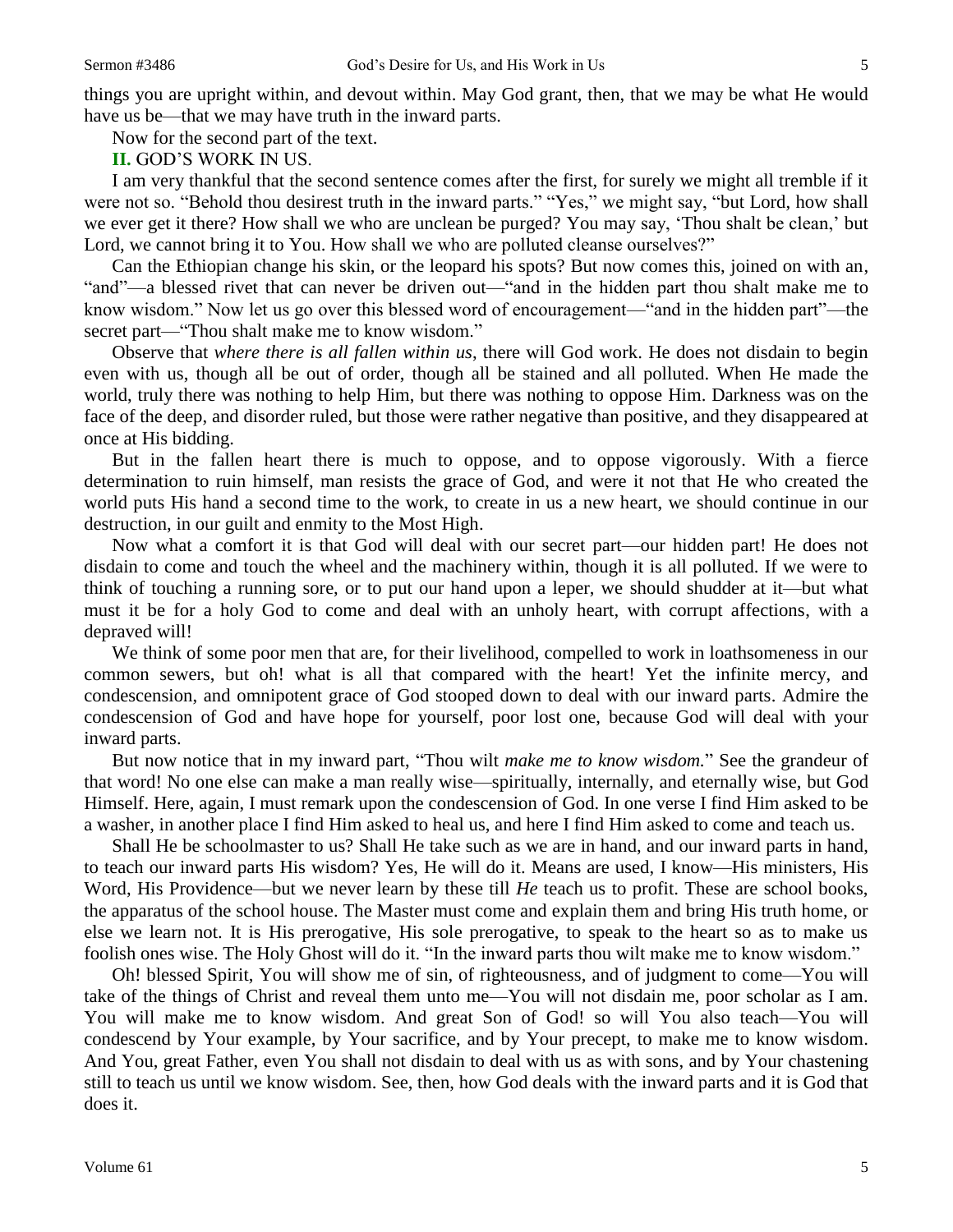Well, next, "In the hidden part thou shalt make *me* to know wisdom"—*me*. It is David that speaks, but he speaks, I trust, for you. "Make *me* to know wisdom." Now who was he that used those words? *It was David, a great sinner*—to put it plainly, an adulterer and a murderer—but "Thou wilt make me," he says, "to know wisdom." This is a bad scholar to begin with—a rough block for the great Sculptor to carve, but David says, "Thou wilt make *me* to know wisdom."

A sinner, I said, but he was a sinner publicly disgraced. Men knew of his sin—he was the song of the drunkard and the mark of the blasphemer. His character for a while was gone—men spoke of David's sin. Ah! but You will make *me*—the biggest fool in Israel (for I doubt not he felt he was)—You will make *me* to know wisdom—*me*, from my disgrace and dishonor, You will yet lift up.

He that said this, mark you, was a penitent, bitterly penitent for what he had done. How can you know wisdom till you have hated sin? God has not introduced you to the school yet, until He has made you smart under His rod on account of sin. This is the very beginning of wisdom, to know the bitterness and mischief of sin, and to turn from it.

He that spake this was *a praying man*. The whole Psalm is a prayer. God will teach the praying one. He who teaches you to pray will teach you everything else. This is one of the early lessons of the Christian, to learn to pray. "Behold, he prayeth," was said of Saul of Tarsus. You shall learn to sing as angels do if you begin with these bass notes of prayer.

He that said this was *a believing man*. He was a great sinner, but he was a great believer. It was a great faith, as we said in the exposition, that made him say, "Wash me, and I shall be whiter than snow." Now, sinner, disgraced sinner, but penitent, prayerful, believing sinner, God will make you wise yet make *you* wise.

Man, do you see this, that *He* desires it? He will give you that, but He will give you more. He will give you wisdom—that is more than truth. You know that truth is one thing, but wisdom is better than knowledge, for wisdom is the right way of using knowledge. Many a *knowing* man is a fool. A wise man is a "knowing" man, although "a knowing man" is not always wise. He desires you to have truth, and wherever truth is, he that follows her is wise. He will put truth within you—that is *the doctrine*. You shall have wisdom, that is *the practice*. Truth shall be the sardine, the gem, but wisdom shall be the flashing rays which come from it, the brilliance thereof. He will make you to know wisdom.

Let me say very briefly, and in two or three sentences, what it is to know wisdom. Suppose you know *the truth about sin*. Well, if you do know it truthfully, then your wisdom will be to hate that sin. If you know the reality of sin, your wisdom will be to lay it upon Christ by faith where God has laid it in the old covenant and in the covenant of grace—and then having had your sin forgiven, if you know sin aright, and will be wise concerning it—you will watch against it, knowing its damnable character, and how apt you are to fall into it. And so, knowing the truth in your heart about sin, in your heart you will be wise towards sin, lamenting it, confessing it, carrying it to Christ—watching against it, abhorring it, protesting against it all your days.

So taking another subject, a blessed subject, *the Savior*, if you have truth in your inward parts about the Savior, you know Him to be the sole and only Savior, but an all-sufficient and perfect one. Well then, your wisdom is to live upon Him. To live with Him, to live like Him, and the God that desires you to have the truth about Christ in your heart will teach you how to act wisely concerning Christ. In your heart and in your life you will worship Him, you will adore Him so as to spend yourself for Him, for this is wisdom towards the truth as it is in Jesus.

So take but one other subject. If you have learned *the truth about service*, and God would have that truth in your heart, for you are His servant bought with His blood, why, then, *He will teach you wisdom in service.* He will show you how to deny yourself, how to consecrate yourself, how to poor out your whole strength at His feet, how to meet your enemies, how to surmount your difficulties, how to fight His battles, how to win the crown. He desires you to have truth in your heart about this matter and He will give you wisdom in your heart concerning it all.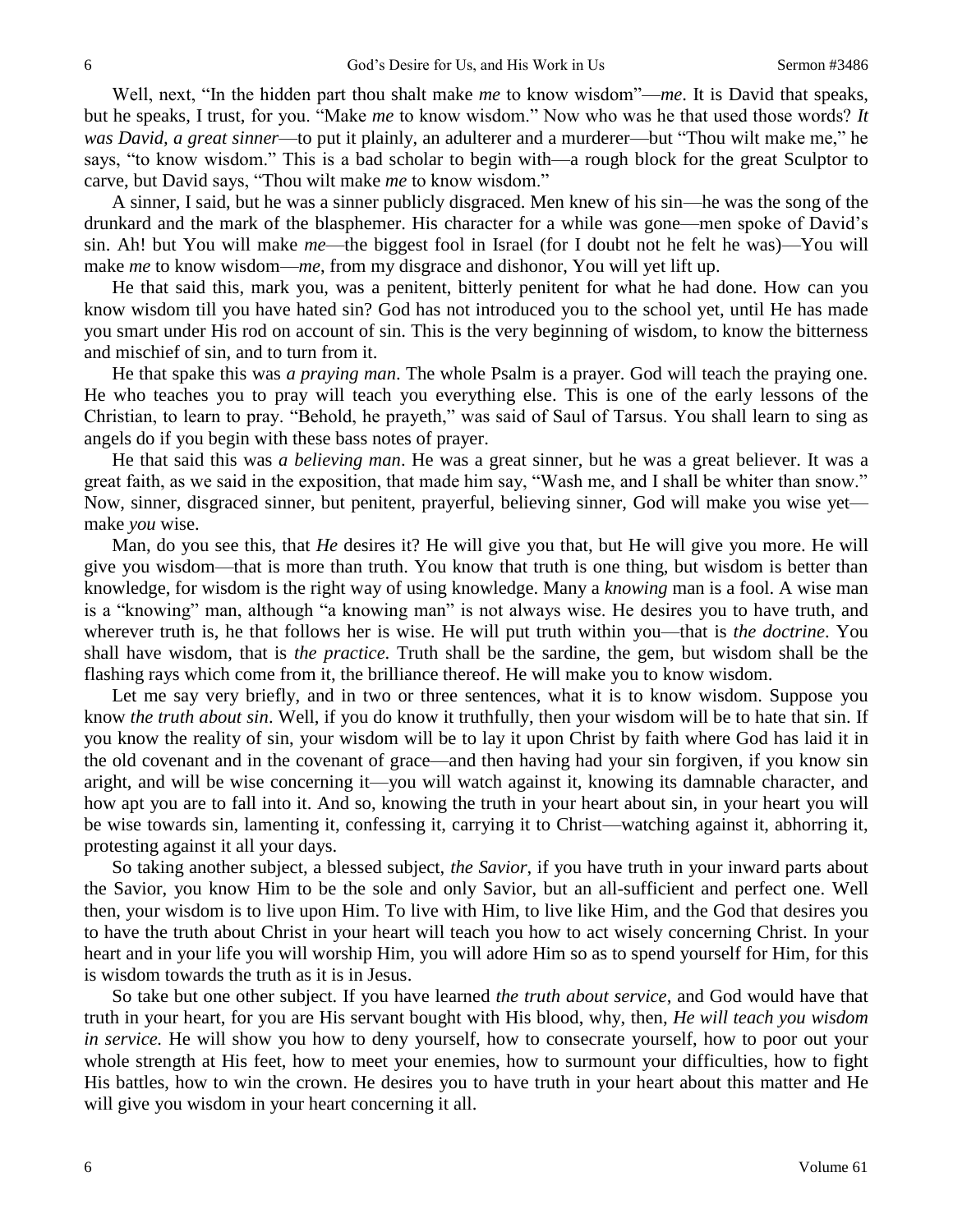So observe that what God requires of us in one place, God gives us in another. He deals with sinners very honestly—He tells them what He wants. He then deals with them very generously, for He gives them what they need. He does not lower the law, or diminish its spirituality to suit the sinner—He tells him the truth, that He desires that he should have truth in his inward parts—but when He has set out the law, He sets out an equally broad Gospel.

He works in the sinner what His gracious law demands. There are the tables of stone—God does not take one out of the ten commands away—He puts the mercy seat on the top of the whole—covers the whole—and so He does not diminish from the Christian anything of what should be in him, or tell him to rest content with inferior holiness, or with a second-rate obedience. He tells him that He desires truth, even in his inward parts. He comes to him and He says, "That which I expect from you I will give you: that which I require I will bestow upon you."

"In the hidden part thou shalt make me to know wisdom." Now turn my text into a prayer. "O God! I confess my inward part is not what it should be, nor can I make it so. You might well sweep me away because my heart is depraved, but oh! take me—wash me in the Savior's blood. Send Your Spirit to create me new and make me in my inward part to know wisdom," for Your mercy's sake. Amen.

## **EXPOSITION BY C. H. SPURGEON**

#### *ROMANS 8:1-34*

The words we are about to read follow a passage in which the apostle describes the conflict of his soul. It is rather singular that it should be so. To catch the contrast, let us begin at the end of the seventh chapter, twenty-second verse.

**Romans 7:22-25** *For I delight in the law of God after the inward man: But I see another law in my members, warring against the law of my mind, and bringing me into captivity to the law of sin which is in my members. O wretched man that I am! who shall deliver me from the body of this death? I thank God through Jesus Christ our Lord. So then with the mind I myself serve the law of God; but with the flesh the law of sin.*

## **Romans 8:1***.There is therefore now no condemnation to them which are in Christ Jesus, who walk not after the flesh, but after the Spirit.*

Some simpletons have said that Paul was not a converted man when he wrote the closing verses of that seventh chapter. I venture to assert that nobody but an advanced Christian, enjoying the highest degree of sanctification could ever have written it. It is not a man that is dead in sin that calls himself, "wretched," because he finds sin within him—it is a man made pure by the grace of God, who, because of that very purity, feels more the comparatively lesser force of sin than he would have done when he had less grace and more sin.

I believe that the nearer we get to absolute perfection, the more fit to enter the gates of heaven—the more detestable will sin become to us, and the more conflict will there be in our souls to tread out the last spark of sin. Bless God, beloved! if you feel a conflict, bless Him and ask Him who it may rage more terrible still, for that shall be one evidence to you that you are indeed out of all condemnation because you are struggling against the evil.

**2.** *For the law of the Spirit of life in Christ Jesus hath made me free from the law of sin and death.* 

I am not the bond-slave of it—I am the enemy of it. I am free from it, fighting against it, struggling like a free man against one who would bring him into captivity, but even though I sometimes feel as if I were a captive, I know I am not, I am free.

**3-4.** *For what the law could not do, in that it was weak through the flesh, God sending his own Son in the likeness of sinful flesh, and for sin, condemned sin in the flesh: That the righteousness of the law might be fulfilled in us, who walk not after the flesh, but after the Spirit.*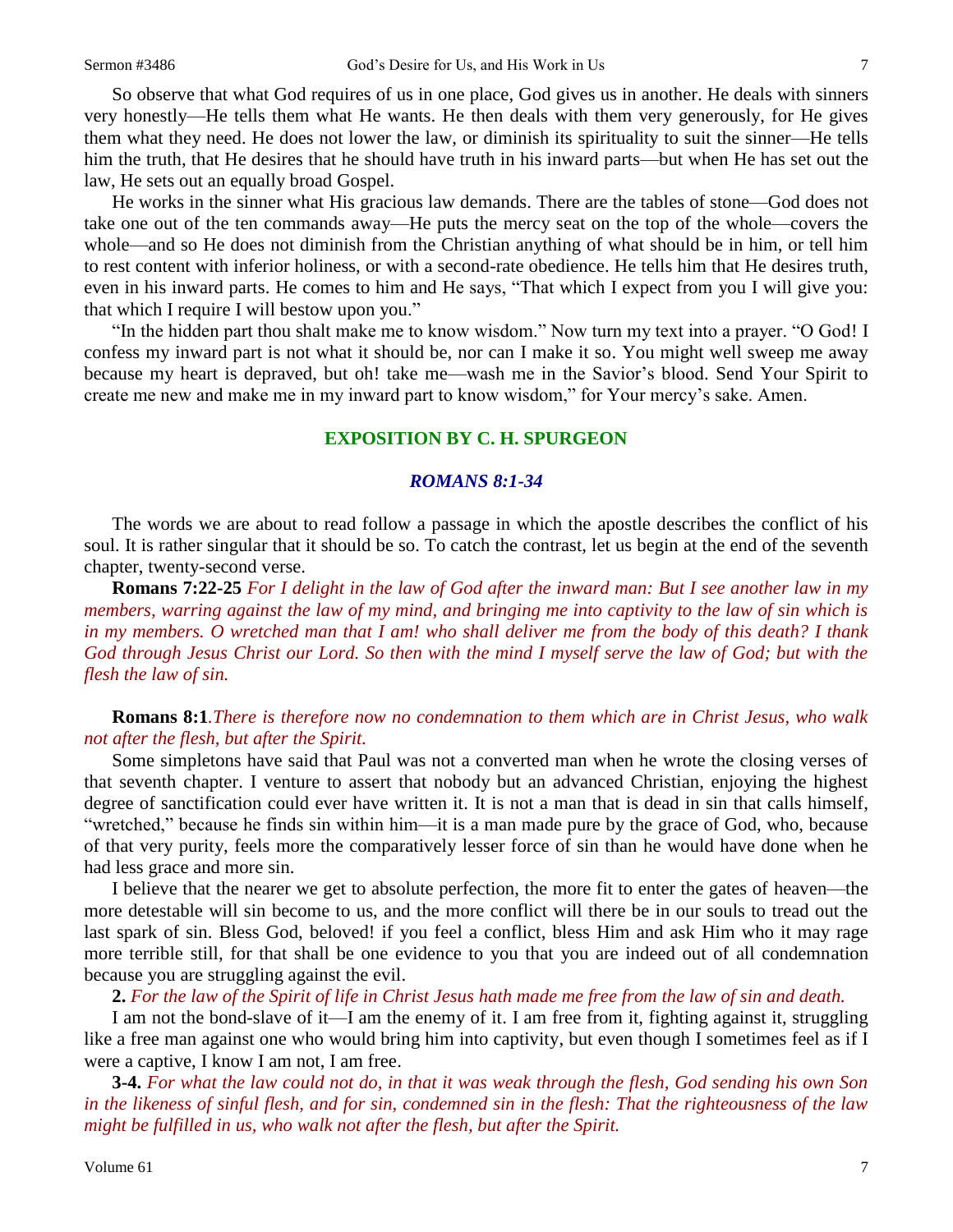This is our victory, that let the flesh lust as it may, we do not walk after it—we are kept by God's grace. We are preserved so that the bent and tenor of our life is after the rule of the Spirit of God.

**5-6.** *For they that are after the flesh do mind the things of the flesh; but they that are after the Spirit the things of the Spirit. For to be carnally minded is death; but to be spiritually minded is life and peace.*

Oh! what a death it is to us if ever the flesh gets the mastery. And if it had the mastery in us, we should know that we were in death still, but oh! what a joy, what life, what peace it is to have the Spirit ruling in us, so that we are spiritually minded. God give us this to the full!

**7-8.** *Because the carnal mind is enmity against God: for it is not subject to the law of God, neither indeed can be. So then they that are in the flesh cannot please God.*

We must be born again, then. It is no use improving the flesh. The taking away of the filth of the flesh was the old law but the burying of the flesh, that is the new. The plunging of it into the death of Christ is the very sign of the new covenant. Oh! to know the full the power of the life of God for the death of the flesh!

**9-10.** *But ye are not in the flesh, but in the Spirit, if so be that the Spirit of God dwell in you. Now if any man have not the Spirit of Christ, he is none of his. And if Christ be in you, the body is dead because of sin; but the Spirit is life because of righteousness.*

That is why we have aches and pains, and infirmities, because the body is dead—that is, doomed to die, must die. It must see corruption unless the Lord come, and even in that case it must undergo a wondrous change—so we regard our body as dead. No wonder, then, that all those aches and pains and troubles of body come upon us. The day shall come when, however, even it shall be delivered from the power of death. Meanwhile, blessed be God, "the Spirit is life because of righteousness."

**11.** *But if the Spirit of him that raised up Jesus from the dead dwell in you, he that raised up Christ from the dead shall also quicken your mortal bodies by his Spirit that dwelleth in you.*

The blessing of life is to come to the body, too—it shall be immortal by and by, delivered from all the infirmities and sorrows which sin and death have brought upon it.

**12-13.** *Therefore brethren, we are debtors, not to the flesh, to live after the flesh. For if ye live after the flesh, ye shall die: but if ye through the Spirit do mortify the deeds of the body, ye shall live.*

It is a live thing and a quickening thing, for you shall live.

**14.** *For as many as are led by the Spirit of God, they are the sons of God.* 

God has not a dead child—never had one. God is not the God of the dead, but of the living.

**15.** *For ye have not received the spirit of bondage again to fear; but ye have received the Spirit of adoption, whereby we cry, Abba, Father.* 

First, love, and then sonship. He rises in his strain.

**16.** *The Spirit itself beareth witness with our spirit, that we are the children of God.* 

It is first a quickening Spirit, and then a witnessing Spirit, witnessing with our spirit that we are the children of God. Now up again.

**17.** *And if children, then heirs; heirs of God, and joint-heirs with Christ; if so be that we suffer with him.*

Up again—

**17.** *That we may be also glorified together.* 

Oh! what a rise is this from groaning under, "O wretched man that I am! who shall deliver me from the body of this death?"—up to this point—"That we may be also glorified together".

**18-19.** *For I reckon that the sufferings of this present time are not worthy to be compared with the glory which shall be revealed in us. For the earnest expectation of the creature waiteth for the manifestation of the sons of God.*

It is not merely that the Spirit will bless the body, but that spiritual men will bless the whole creation. Materialism, which is like the body inhabited by the spirits of saints, is to share in the bliss which Christ has come to bring.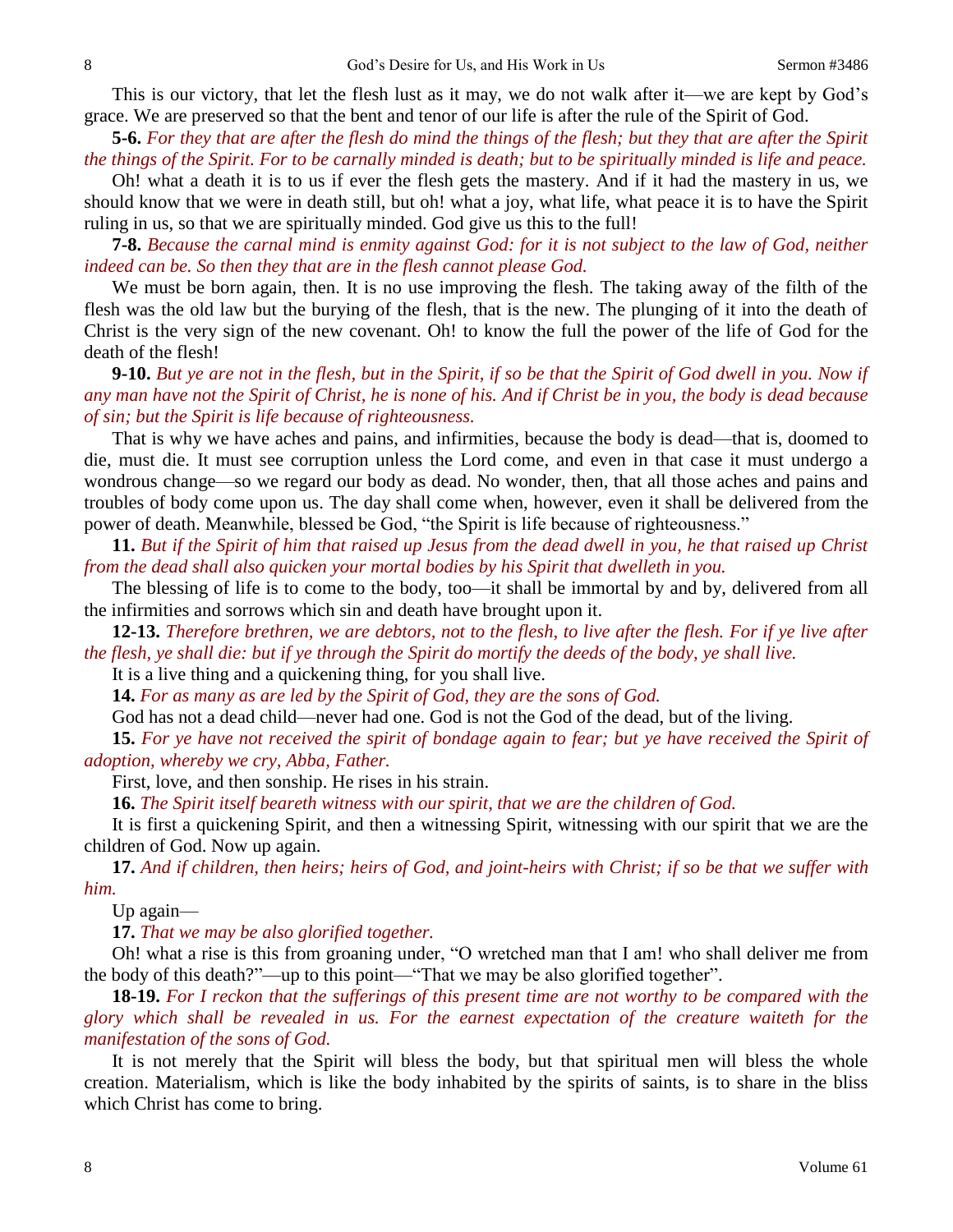**20-22.** *For the creature was made subject to vanity, not willingly, but by reason of him who hath subjected the same in hope, Because the creature itself also shall be delivered from the bondage of corruption into the glorious liberty of the children of God. For we know that the whole creation groaneth and travaileth in pain together until now.*

Just as our body is, so to speak, the world, the earth in which our spirit dwells, so this big earth is the body in which the church dwells. And this body has its pains, so this creation has its pains, but as this body is to rise again, so this creation also, though it "groaneth and travaileth," is to be brought into the "glorious liberty of the children of God."

And what a world it will be when the curse that fell on it through the sin of Eden shall be removed by the glorious atonement of Calvary. And when the blood of Christ which fell to the ground, which you will remember has never gone away from the earth, but is somewhere still, shall have fully redeemed the world, the whole world shall be a trophy of the Redeemer's power.

**23.** *And not only they, but ourselves also, which have the firstfruits of the Spirit, even we ourselves groan within ourselves, waiting for the adoption, to wit, the redemption of our body.*

Of course, we groan within ourselves. Who said we didn't? And those brethren who say they never groan, I wish they would learn better. It is one of the signs of grace and marks of a child of God that he is not perfect and does not think he is, but groans after it, cries after it. "We groan without ourselves, waiting for the adoption, to wit, the redemption of our body."

For this poor body still lies in measure under a curse, still with its pains, still with its carnal appetites and fleshly tendencies to hamper and to trouble it, but this we groan after—that this flesh of ours, and the whole creation in which we dwell, shall yet have a joyous deliverance.

**24-30.** *For we are saved by hope: but hope that is seen is not hope: for what a man seeth, why doth he yet hope for? But if we hope for that we see not, then do we with patience wait for it. Likewise the Spirit also helpeth our infirmities: for we know not what we should pray for as we ought: but the Spirit itself maketh intercession for us with groanings which cannot be uttered. And he that searcheth the hearts knoweth what is the mind of the Spirit, because he maketh intercession for the saints according to the will of God. And we know that all things work together for good to them that love God, to them who are the called according to his purpose. For whom he did foreknow, he also did predestinate to be conformed to the image of his Son, that he might be the firstborn among many brethren. Moreover whom he did predestinate, them he also called: and whom he called, them he also justified: and whom he justified, them he also glorified.*

He speaks as if it were all done, because the major part of it is done in the saints, and it will only be a wink of the eye and it will all be done in every one of us who are believers. Let us look at it as done quite fully, even now, by hope that we are already glorified together.

**31-32.** *What shall we then say to these things? If God be for us, who can be against us? He that spared not his own Son, but delivered him up for us all, how shall he not with him also freely give us all things?*

What, indeed, what can we say? We are lost in wonder, love, and praise. Thus much, however, we can say, for it concerns our struggles while we are here below. Paul has got that shadow still over him of struggling against the flesh. What shall we say in the view of these blessed things concerning that struggle? Why, this: "If God is for us, who can be against us?"

**33-34.** *Who shall lay any thing to the charge of God's elect? It is God that justifieth. Who is he that condemneth? It is Christ that died, yea rather, that is risen again, who is even at the right hand of God, who also maketh intercession for us.*

Equally impossible—and if neither God nor Christ will condemn, what judge have we to fear? The Judge of all the earth, and the Judge of the quick and the dead—if neither of these condemn, condemn away who likes.